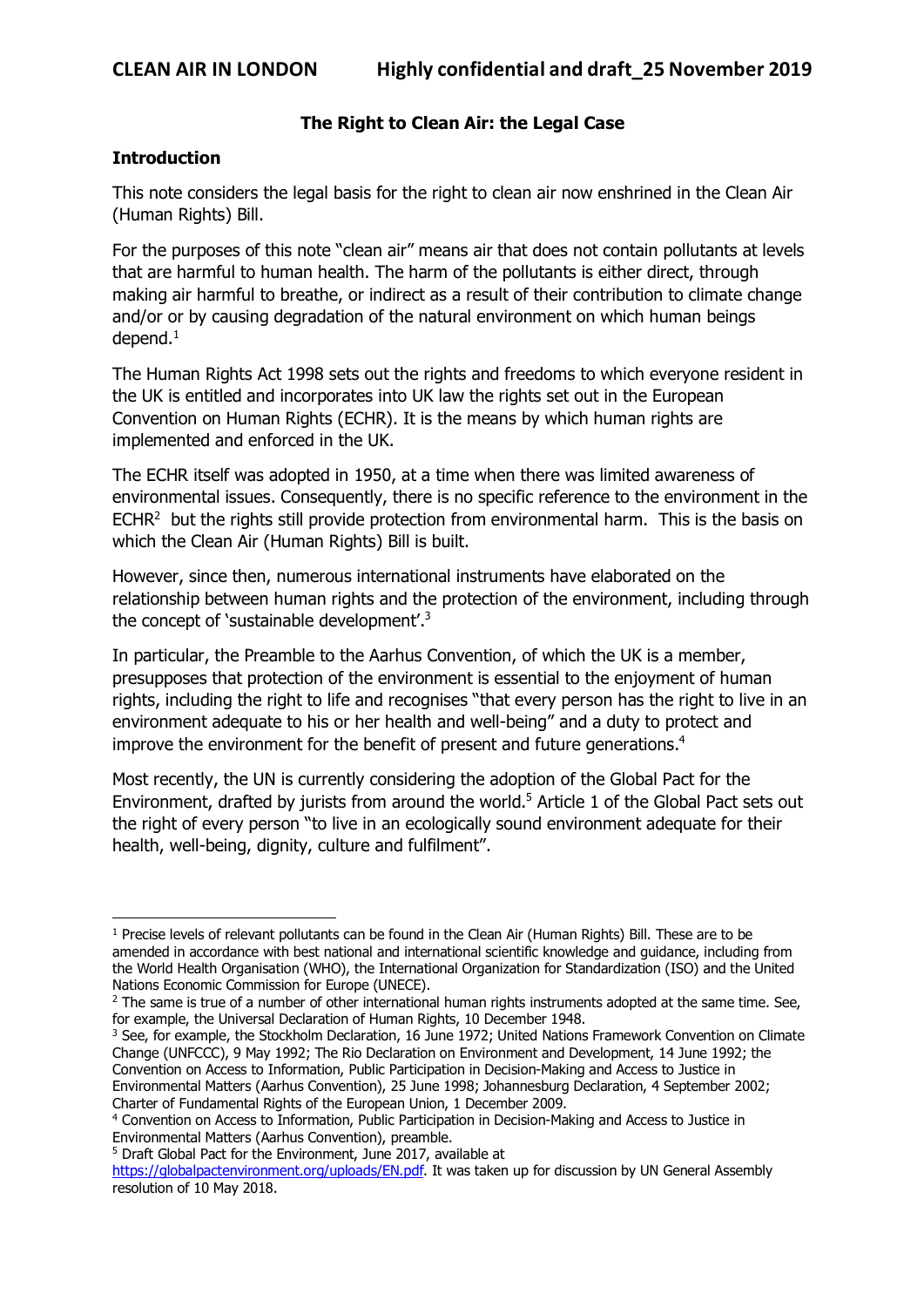l

Furthermore, the ECHR, like all UK law, is a living instrument that is constantly being interpreted and updated in light of modern standards and understanding through the case law of the European Court of Human Rights (the ECtHR). The Court's interpretation of rights in the context of the environment and in particular clean air is considered in more detail below.

# **Clean air and the right to life (Article 2)**

The right to life is protected under Article 2 of the ECHR. This Article requires States not only to refrain from deliberately taking life but also imposes a positive obligation on States to take appropriate steps to safeguard the lives of those within their jurisdiction. This positive obligation requires States to take specific steps in the context of dangerous activities, whether they are carried out by the State or by private actors.<sup>6</sup>

In the context of the environment, where certain activities endangering the environment are so dangerous that they also endanger human life, Article 2 will apply.<sup>7</sup> This includes situations involving the release of toxic emissions.<sup>8</sup>

The Court has elaborated various principles in this context, including the "primary duty on the State to put in place a legislative and administrative framework designed to provide effective deterrence against threats to the right to life".<sup>9</sup> This framework includes:

- 1. making regulations which take into account the special features of a situation or an activity and the level of potential risk to life;
- 2. placing particular emphasis on the public's right to information concerning such activities;
- 3. providing for appropriate procedures for identifying shortcomings in the technical processes concerned and errors committed by those responsible.10

In general, the extent of the obligations of public authorities depends on factors such as the harmfulness of the dangerous activities and the foreseeability of the risks to life.

Consequently, to the extent that emissions from any source pose a threat to life, the State is obliged to put in place a legislative and administrative framework to protect against such a threat. This would therefore apply to particularly harmful emissions or emissions in particularly harmful concentrations.

The purpose and effect of the Clean Air (Human Rights) Bill is to introduce a comprehensive and clear law and regulations to fulfil the states' duties.

<sup>6</sup> L.C.B. v. the United Kingdom, judgment of 9 June 1998, para. 36; Paul and Audrey Edwards v. the United Kingdom, judgment of 14 March 2002, para. 54; Öneryıldız v. Turkey [GC], judgment of 30 November 2004, para. 71; Budayeva and Others v. Russia 29 September 2008, para. 128; Brincat and Others v. Malta, 24 July 2014, para. 79.

<sup>&</sup>lt;sup>7</sup> Öneryıldız v. Turkey [GC], judgment of 30 November 2004, para. 71; Budayeva and Others v. Russia 29 September 2008, paragraph 128.

<sup>&</sup>lt;sup>8</sup> Brincat and Others v. Malta, para.80. The case itself concerned asbestos poisoning but the Court also stated that toxic emissions from a fertiliser factory, as was the case in Guerra and Others v. Italy, 19 February 1998, could engage the positive obligations of states.

<sup>9</sup> Öneryıldız, para. 89, Budayeva and Others, para. 129; Kolyadenko and Others v. Russia, 28 February 2012, paras. 157-161; Vilnes and Others v. Norway, 5 December 2013, para.220; and Brincat and Others, para.101.  $10$  Id. and see also Manual on Human Rights and the Environment, Council of Europe, 2012, p.38.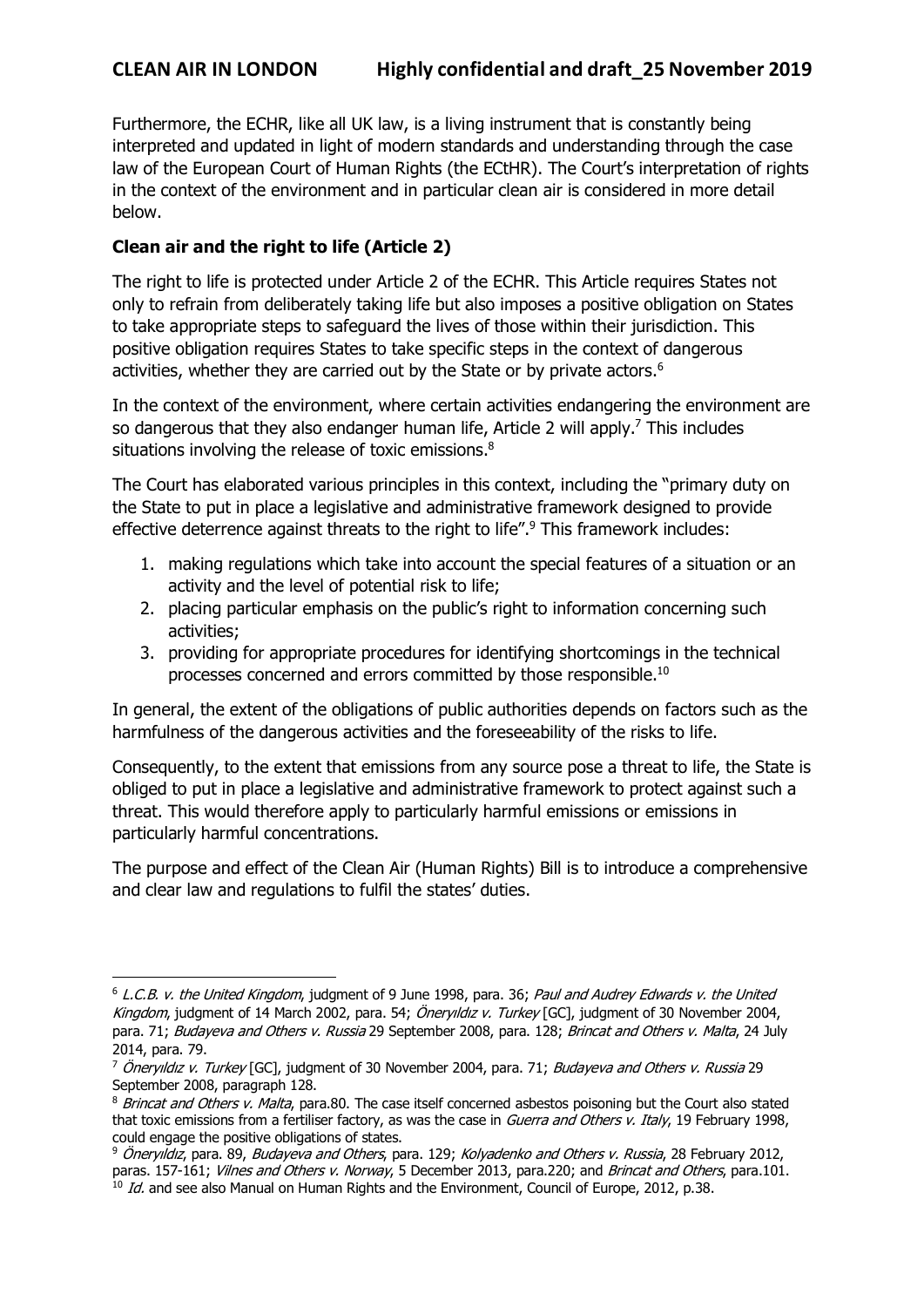## **Clean air and the right to respect for private and family life (Article 8)**

Environmental problems that do not pose a threat to life may nevertheless, if not controlled, undermine the enjoyment of 'private and family life' under Article 8 ECHR.

Article 8 extends to respect for the quality of private life as well as the enjoyment of the amenities of a persons' home. Consequently, Article 8 protects individuals' physical and psychological health as well as their enjoyment of their living space.11 Breaches of this right can therefore stem from noise, emissions, smells or similar forms of interference.12

Environmental degradation per se does not necessarily involve a violation of Article 8 because there is no express right to environmental protection or nature conservation.13

For Article 8 to be engaged, the environmental factors must directly and seriously affect private and family life or the home. Consequently:

- 1. there must be a causal link between the activity and the negative impact; and
- 2. the adverse impact must have reached a certain threshold of harm.

In relation to the link between the impact and the harm, the ECtHR in *Fedayeva v. Russia* found that toxic emissions from a steel plant amounted to a violation of Article 8. The Court held that although there was limited evidence of actual damage to the health of the applicant, the fact that pollution levels exceeded safe limits near the applicant's home and that these pollutants were generally recognised to be potentially harmful was sufficient to find a violation of Article 8 both on the ground that it inevitably made the applicant more vulnerable to various illnesses and that it adversely impacted on her quality of life at home.<sup>14</sup>

The assessment of the minimum threshold depends on all the circumstances of the case, such as the intensity and duration of the nuisance and its physical or mental effects, as well as on the general environmental context.<sup>15</sup> However, there is no requirement that the nuisance in question must seriously endanger an individual's health.16

As with Article 2, Article 8 can also involve positive obligations to prevent harm caused by State or private actors. Consequently, the protection of the individual right to the peaceful enjoyment of one's possessions may require the public authorities to take positive measures to ensure certain environmental standards.

Whether the State has interfered with the enjoyment of Article 8 rights or has failed to act to protect such rights, the principles are broadly similar and, a fair balance must be struck between the interests of the individual and the interests of the community.17

States enjoy a certain margin of appreciation in determining where the balance should be struck. However, the Court has made various pronouncements concerning the limits of this discretion, including in the context of environmental cases. An important aspect is whether the environmental policy pursued is consistent, properly substantiated and in line with national laws and regulations. In a number of instances, the ECtHR has been willing to make

l

 $11$  Cordella and Others v. Italy, judgment of 24 June 2019, para.157.

<sup>&</sup>lt;sup>12</sup> Moreno Gómez v. Spain, judgment of 16 November 2004, para. 53; and Deés v. Hungary, judgment of 9 November 2010, para 21.

<sup>&</sup>lt;sup>13</sup> Kyrtatos v. Greece, judgment of 22 May 2003, para. 52; Dubetska and Others v. Ukraine, para. 105

<sup>&</sup>lt;sup>14</sup> Fadeyeva v. Russia, judgment of 9 June 2005, paras.87-88.

<sup>&</sup>lt;sup>15</sup> Fadeyeva v. Russia, judgment of 9 June 2005, para. 69.

<sup>&</sup>lt;sup>16</sup> Lopez Ostra v. Spain, judgment of 9 December 1994, para.51.

<sup>&</sup>lt;sup>17</sup> Lopez Ostra v. Spain, judgment of 9 December 1994, para.51.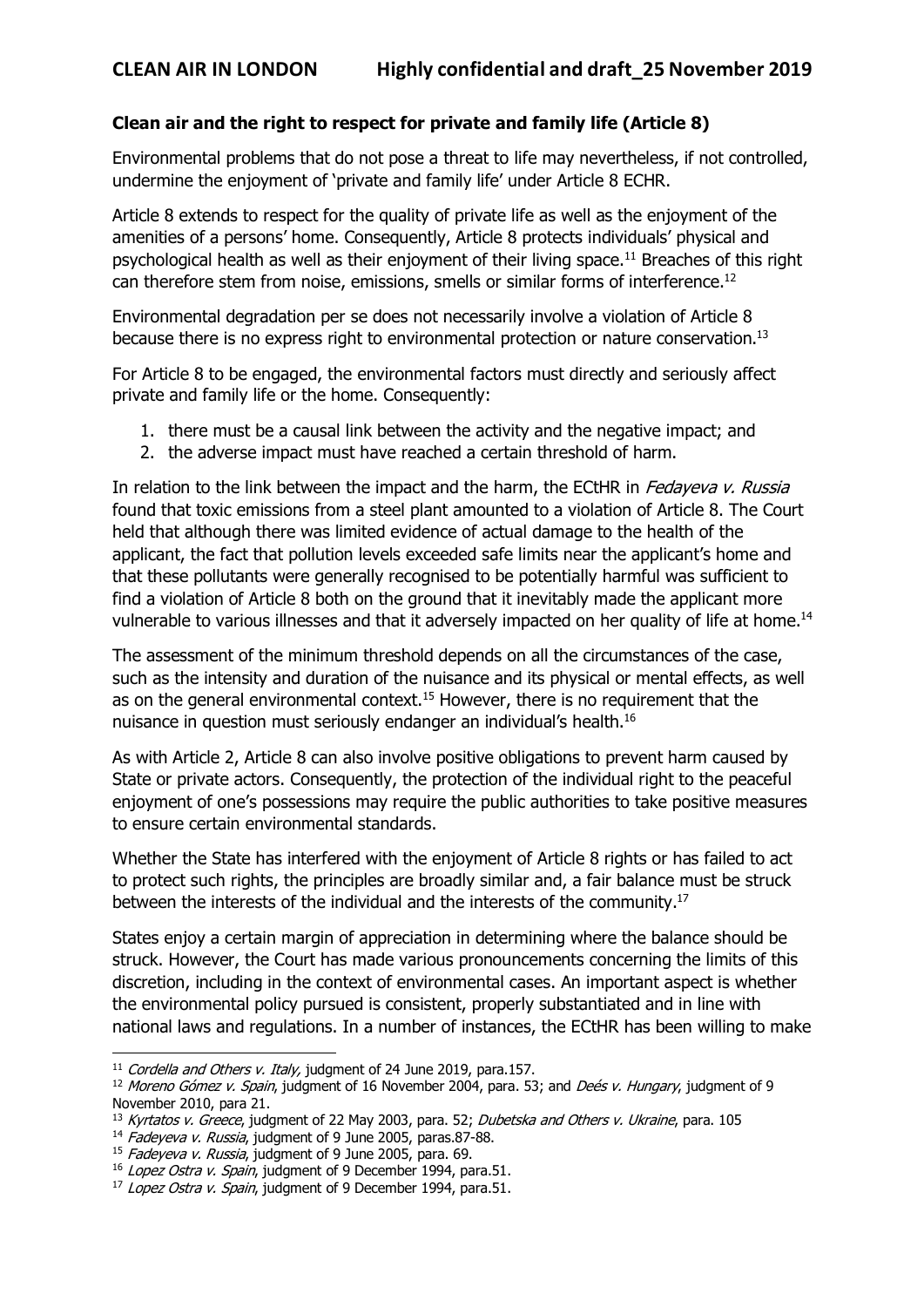an in-depth assessment of the situation and to indicate what measures States should have taken or should take.<sup>18</sup>

In Cordella and Others v. Italy the ECtHR stated that national authorities must address the issue "with due diligence and have considered all competing interests".<sup>19</sup> The Court went on to reiterate "that it is for the State to justify by precise and circumstantial elements the situations in which certain individuals must bear heavy burdens in the name of the interests of society".20

In *Dubetska and Others v. Ukraine* the ECtHR considered the impact on the applicants' Article 8 rights of a nearby coal mine and factory. The Court held that, although environmental hazards inherent to life in every modern city are not within the scope of protection offered by Article 8, living in an area marked by pollution in clear excess of applicable safety standards exposed the applicants to an elevated risk to health in violation of Article 8.<sup>21</sup>

Furthermore, in *Tătar v. Romania*, the ECtHR emphasized the importance of the precautionary principle, arguing that the absence of certainty with regard to current scientific and technical knowledge could not justify any delay on the part of the State in adopting effective and proportionate measures.<sup>22</sup>

There is an abundance of scientific evidence as to the harmful impact of emissions on human health. There is therefore an obligation on the government to take positive steps, including by putting in place effective and proportionate measures, to protect persons resident in the UK from harmful levels of pollution.

## **Articles 2 and 8 and climate change**

The ECtHR has yet to consider a case concerning the threat to human rights posed by climate change.

In the absence of a ruling from the ECtHR, some national courts of States party to the ECHR have refused to elaborate on whether these rights are infringed as a result of threats posed by climate change.<sup>23</sup>

Other national courts however have been more forthright, recognising that based on the jurisprudence of the ECtHR, under Articles 2 and 8 ECHR, States have both positive and negative obligations relating to the interests protected by these articles, including the positive obligation to take concrete action as regards climate change to prevent a future violation of these interests.24

l

<sup>&</sup>lt;sup>18</sup> See, for example, *Öneryildiz v. Turkey,* judgment of 30 November 2004.

<sup>&</sup>lt;sup>19</sup> Cordella and Others v. Italy, judgment of  $24$  June 2019, para.161.

 $20 \text{ Id.}$ 

<sup>&</sup>lt;sup>21</sup> Dubetska and Others v. Ukraine, judgment of 10 February 2011. See also, Jugheli and Others v. Georgia, judgment of 13 July 2017, where air pollution caused by a nearby thermal power plant also resulted in a violation of the applicants' rights under Article 8.

<sup>&</sup>lt;sup>22</sup> Tătar v. Romania, judgment of 27 January 2009

<sup>&</sup>lt;sup>23</sup> Friends of the Irish Environment CLG v. Government of Ireland [2019] IEHC 747, para.139

<sup>&</sup>lt;sup>24</sup> Urgenda Foundation v. State of the Netherlands, judgment of Hague Court of Appeal of 9 October 2018 upholding decision of the District Court. The case is now pending before the Supreme Court of the Netherlands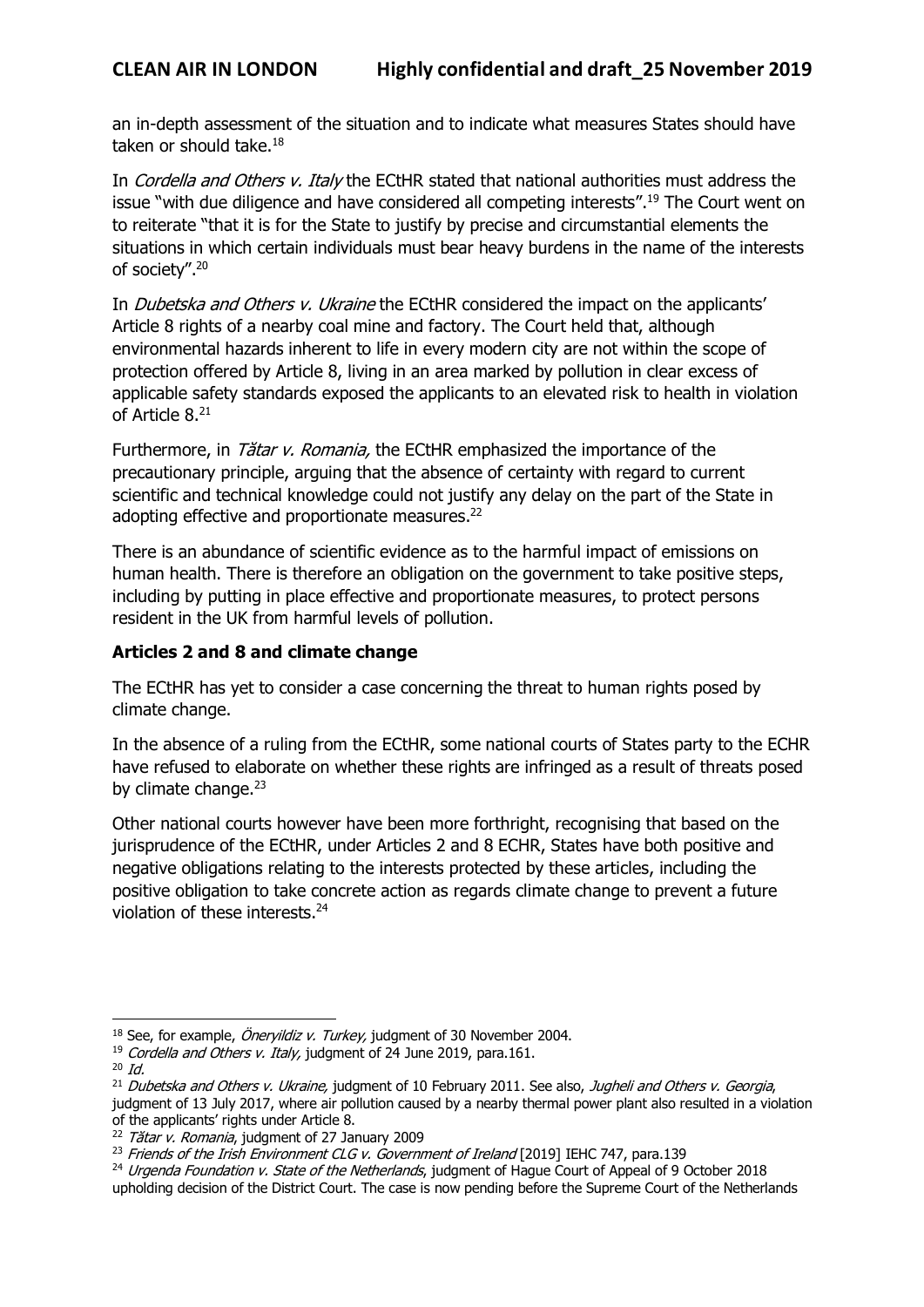On 13 September 2019 the Procurator General issued a formal opinion recommending that the Supreme Court uphold the decision.<sup>25</sup> The Opinion highlights that the existing case law of the ECtHR requires States to take preventive action where there is a real and immediate risk to persons albeit that this requirement must not impose an impossible or disproportionate obligation.26

The Opinion points to the case of Taskin and Others v. Turkey to argue that even risks threatening to occur in the long term, including several decades, may require the government to take preventive measures.27 It also refers to the ECtHR's adoption of the precautionary principle to note that imminent damage and a causal link is not necessary to require positive action by the State, a "real risk" is sufficient.

Furthermore, the Opinion notes that the obligation to protect persons is not confined to the protection of specific persons but can apply to society in general.

The reasoning of the Netherlands' Court of Appeal and the Procurator General highlights the way in which the reasoning of the ECtHR supports the notion that Articles 2 and 8 of the ECHR can require States to take positive action to prevent against violations of the right to life and to the enjoyment of private and family life caused by climate change.

#### **Related rights: access to information, appropriate decision-making processes and access to justice**

Both Articles 2 and 8 may also involve related rights such as the right to adequate information in relation to environmental issues, proper decision-making processes and access to justice and an effective remedy for harm caused.

The right to information may entail ensuring an effective and accessible procedure for individuals to seek all relevant and appropriate information. Moreover, if environmental and health impact assessments are carried out, the public needs to have access to those study results.

During the decision-making process, the interests of individuals affected must be taken into account and those individuals must be involved in the process. Appropriate investigations and studies are also required.

Individuals who have an arguable claim that their rights have been violated also have the right to access a court and to an effective remedy (Articles 6 and 13).

These rights are also guaranteed through the UK's ratification of the Aarhus Convention and through domestic law provisions, such as, the Environmental Information Regulations 2004.

In the context of clean air, such rights could require:

1. adequate monitoring of emissions;

l

- 2. publication of data, studies and other results relating to air quality;
- 3. appropriate consultation procedures when setting air quality targets and legislating;

<sup>&</sup>lt;sup>25</sup> An unofficial translation of the Opinion is available at: http://blogs2.law.columbia.edu/climate-changelitigation/wp-content/uploads/sites/16/non-us-case-documents/2019/20190913\_2015-HAZA-C0900456689\_opinion.pdf

 $26$  Opinion, para.2.54, citing Osman v. Turkey, (GC) Judgment of 28 October 1998.

 $27$  Taşkin and Others v. Turkey, judgment of 10 November 2004. In this case the Turkish government argued that the risks associated with the operation of the gold mine in the case were 'hypothetical' because they could only emerge in 20 to 50 years,